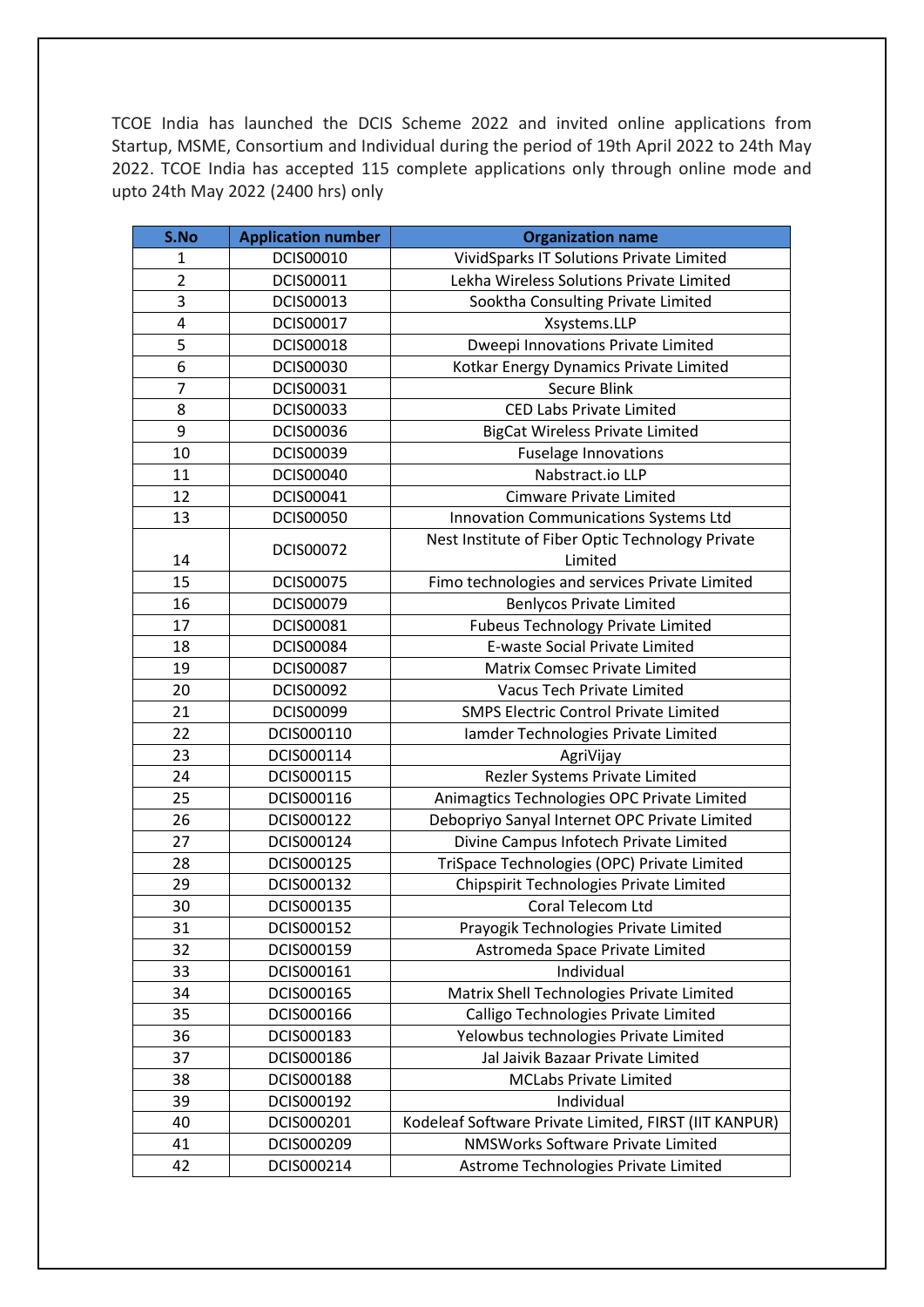| 43 | DCIS000215   | Global Visahan Technologies Private Limited               |
|----|--------------|-----------------------------------------------------------|
| 44 | DCIS000229   | SenseGiz Technologies Private Limited                     |
| 45 | DCIS000232   | Arivation fashiontech pvt. Ltd                            |
| 46 | DCIS000233   | Susan Future Technologies Private Limited                 |
| 47 | DCIS000236   | Vivifying Private Limited                                 |
| 48 | DCIS000240   | Thapar Institute of Engineering & Technology              |
| 49 | DCIS000242   | Medaara Health Care Technologies Private Limited          |
| 50 | DCIS000244   | Nimble Vision Private Limited                             |
| 51 | DCIS000247   | Saankhya Labs Private Limited                             |
| 52 | DCIS000271   | Space Philic Private Limited                              |
| 53 | DCIS000281   | ThoughtBit Technologies Private Limited                   |
| 54 | DCIS000283   | <b>Galore Networks Private Limited</b>                    |
| 55 | DCIS000291   | Versatile Antenna Systems                                 |
| 56 | DCIS000293   | <b>Niral Networks</b>                                     |
| 57 | DCIS000297   | Kenstel Networks Limited                                  |
| 58 | DCIS000298   | Gigayasa wireless Private Limited                         |
| 59 | DCIS000300   | <b>Bagmo Private Limited</b>                              |
| 60 | DCIS00010306 | Signaltron Systems Private Limited                        |
| 61 | DCIS00010307 | Nava Design and Innovation Private Limited                |
| 62 | DCIS00010312 | Starbru Techsystems Private Limited                       |
| 63 | DCIS00010314 | <b>CEQU LABS Private Limited</b>                          |
| 64 | DCIS00010316 | Kirat Communications (OPC) Private Limited                |
| 65 | DCIS00010321 | Globe Scott Brushless Technologies                        |
| 66 | DCIS00010328 | <b>Tecsmen Innovation</b>                                 |
| 67 | DCIS00010329 | Jya Infotech                                              |
| 68 | DCIS00010334 | Neelgreev Systems                                         |
| 69 | DCIS00010337 | Emanthan Cyber Edu-Research and Skills Foundation         |
| 70 | DCIS00010342 | Xten Networks India Private Limited                       |
| 71 | DCIS00010345 | <b>SASTRA University</b>                                  |
|    | DCIS00010346 | <b>DSPWorks Automation and Wireless Network solutions</b> |
| 72 |              | <b>Private Limited</b>                                    |
| 73 | DCIS00010351 | Cherysys Technologies Pvt Limited                         |
| 74 | DCIS00010365 | Terminus Circuits Private Limited                         |
| 75 | DCIS00010373 | Elena Gio System Private Limited                          |
| 76 | DCIS00010375 | OptimusLogic Systems India Private Limited                |
| 77 | DCIS00010377 | <b>CDIX Innovations Private Limited</b>                   |
| 78 | DCIS00010381 | Bring Back Life Private Limited                           |
| 79 | DCIS00010385 | Indian Institute of Technology Bombay (IIT Bombay)        |
| 80 | DCIS00010387 | Silizium Circuits Private Limited                         |
| 81 | DCIS00010395 | Astrome Technologies Private Limited                      |
| 82 | DCIS00010396 | Wisig Networks Private Limited                            |
| 83 | DCIS00010398 | <b>BKC Aggregators Private Ltd</b>                        |
| 84 | DCIS00010401 | Aheesa Digital Innovations Private Limited                |
| 85 | DCIS00010403 | <b>Spvss Private Limited</b>                              |
| 86 | DCIS00010406 | <b>Blackfrog Technologies Private Limited</b>             |
| 87 | DCIS00010411 | Rajagiri School of Engineering & Technology               |
| 88 | DCIS00010415 | <b>Techvector Private Limited</b>                         |
| 89 | DCIS00010417 | <b>Protoaccel Solutions</b>                               |
| 90 | DCIS00010419 | Nutriplus foods Private Limited                           |
| 91 | DCIS00010424 | Team21square solutions Private Limited                    |